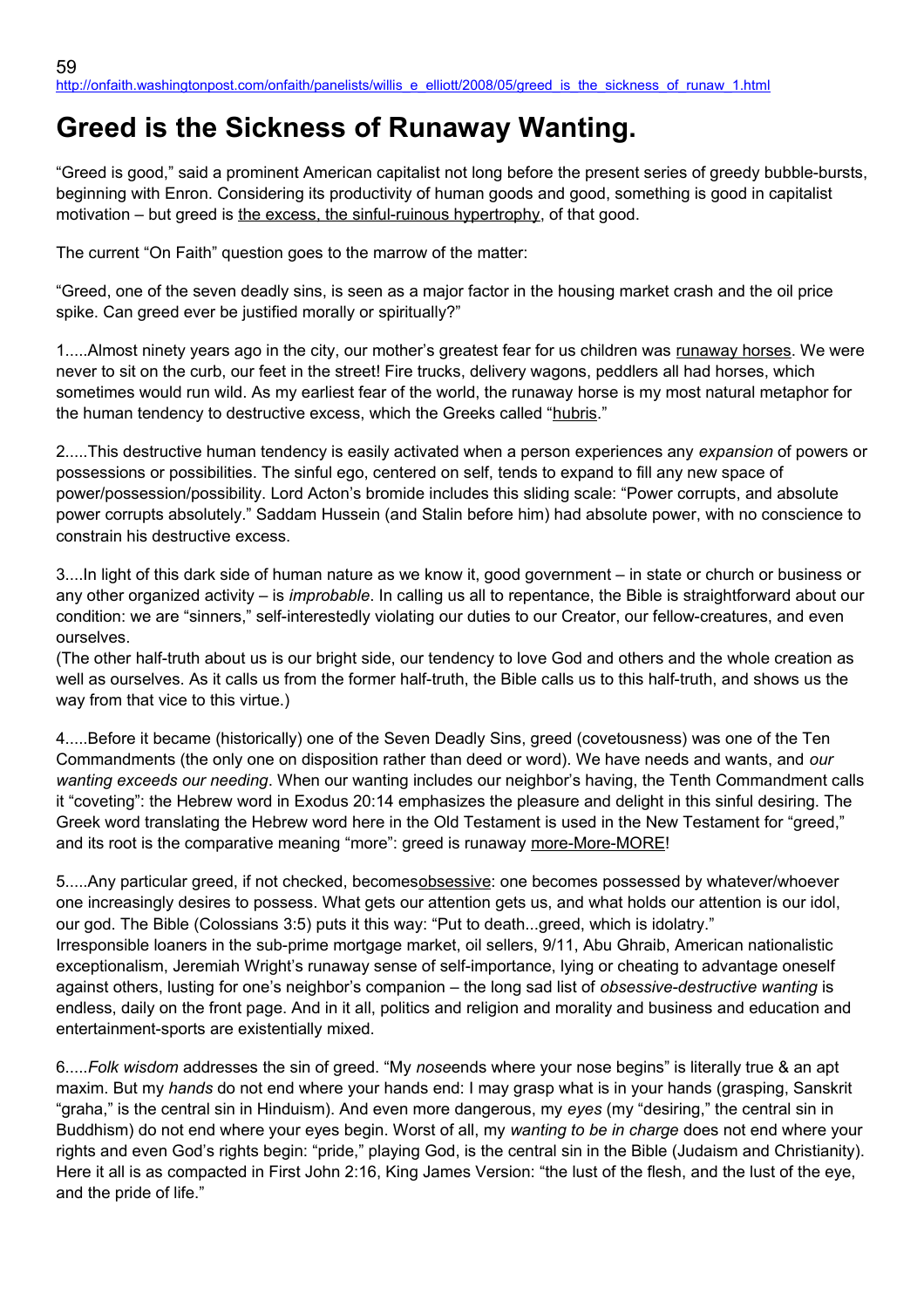7.....Greed – excessive wanting, in disregard of others – is the pathological form of the natural human yearning for having, for loving, for learning, for achieving, and for transcendence (as Browning put it, "a man's reach must exceed his grasp, or what's a heaven for?"). As pain in one's physical body is symptomatic, signaling sickness or injury, malfunctioning in the social body – the family, politics, business, education, religion, entertainment-sports – tells us (sometimes violently) that together we need to attend to whatever is wrong. The time for "change" away from greed and its wreckages is always NOW.

8.....Greed, in its various manifestations, is a self-inflicteddisease of the soul and of society. Says Jesus (Gospel of Luke 12:15), "Be on your guard against all kinds of greed." And the cure he offers in summing up the point of the Bible (Gospel of Matthew 22:37-39, quoting two places in the Hebrew Scriptures / Old Testament) is this: "'*You shall love the LORD your God,' and 'you shall love your neighbor as yourself'* ."

To answer the "On Faith" question: NO, greed can never be justified.

**BY WILLIS E. ELLIOTT | MAY 30, 2008; 1:10 PM ET** 

## **Comments**

**Please report offensive comments below.**

Andother View said:

"What has science done for us?

It learned how to split the atom and release energy that would eliminate mankind"

That is not exactly right. "Science" is a process or a method, and does not do anything. But scientists, working through the methods of science, have discovered, or become aware of the existence of nuclear energy within the atoms that composes all of the material world, and which powers the sun and the stars, the same now, as it did 2,000 years ago, when its nature was just as real as it is now, only as yet, unknown to man.

Scientists did not invent nuclear energy; they merely found it out. Should we not seek to find things out about this world, into which we have been set?

**POSTED BY: DANIEL IN THE LION'S DEN | JUNE 3, 2008 11:27 PM [REPORT OFFENSIVE COMMENT](mailto:blogs@washingtonpost.com?subject=On%20Faith%20Panelists%20Blog%20%20%7C%20%20Daniel%20in%20the%20Lion)**

Religious sanctimony meet lefty worry over other's achievements. Maybe mom should have had you aspire to ride the horse someday, rather than fear it.

JerseyRomer

**POSTED BY: JERSEYROMER | JUNE 2, 2008 11:23 PM [REPORT OFFENSIVE COMMENT](mailto:blogs@washingtonpost.com?subject=On%20Faith%20Panelists%20Blog%20%20%7C%20%20JerseyRomer%20%20%7C%20%20Greed%20is%20the%20Sickness%20of%20Runaway%20Wanting.%20%20%7C%20%203690642&body=%0D%0D%0D%0D%0D================%0D?__mode=view%26_type=comment%26id=3690642%26blog_id=618)**

What has science done for us?

It learned how to split the atom and release energy that would eliminate mankind.

What has theology/religion done for us?

Approx. two thousand years ago, the creator being who was the Word of God in the beginning ('a' beginning in the original Hebrew) and became flesh stated that if the last days of this age are not shortened, there would be no flesh saved (alive)..(original Greek).

With regard what either has 'done' for us...it is quite clear who really is in charge of the universe around us, not to mention who has our best interests at heart.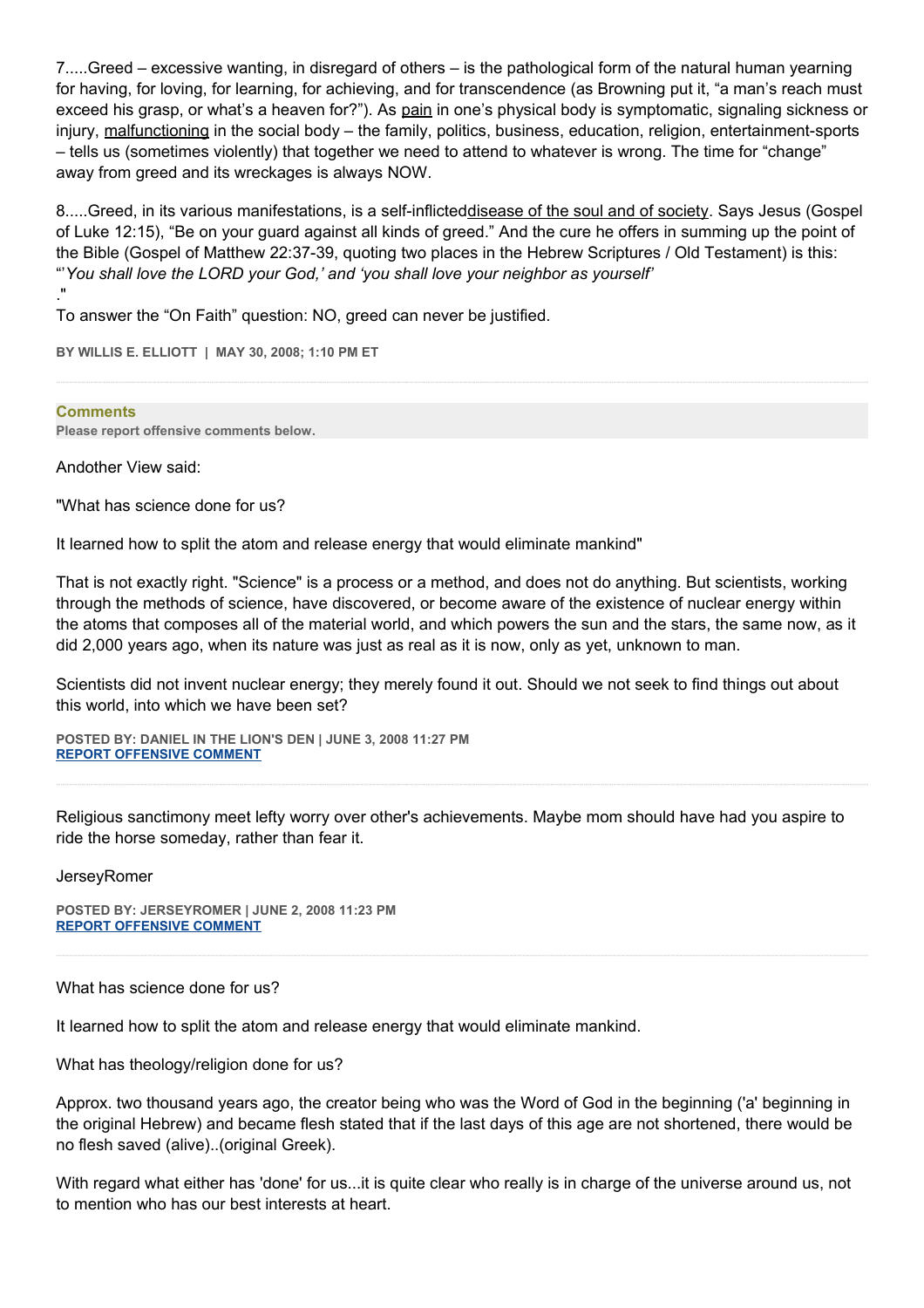The emptiness of Dawkins/Darwin reasoning and who their god, mankind, has brought upon us.

**POSTED BY: ANOTHER VIEW | JUNE 2, 2008 6:33 AM [REPORT OFFENSIVE COMMENT](mailto:blogs@washingtonpost.com?subject=On%20Faith%20Panelists%20Blog%20%20%7C%20%20Another%20view%20%20%7C%20%20Greed%20is%20the%20Sickness%20of%20Runaway%20Wanting.%20%20%7C%20%203681861&body=%0D%0D%0D%0D%0D================%0D?__mode=view%26_type=comment%26id=3681861%26blog_id=618)**

The Emptiness of Theology

## by Richard Dawkins

A dismally unctuous editorial in the British newspaper The Independent recently asked for a reconciliation between science and "theology." It remarked that "People want to know as much as possible about about their origins." I certainly hope they do, but what on earth makes one think that theology has anything useful to say on the subject?

Science is responsible for the following knowledge about our origins. We know approximately when the universe began and why it is largely hydrogen. We know why stars form and what happens in their interiors to convert hydrogen to the other elements and hence give birth to chemistry in a world of physics. We know the fundamental principles of how a world of chemistry can become biology through the arising of self replicating molecules. We know how the principal of self replication gives rise, through Darwinian selection, to all life, including humans.

It is science and science alone that has given us this knowledge and given it, moreover, in fascinating, overwhelming, mutually confirming detail. On every one of these questions theology has held a view that has conclusively been proved wrong.

Science has eradicated smallpox, can immunize against most previously deadly viruses, can kill most previously deadly bacteria.

Theology has done nothing but talk of pestilence as the wages od sin. Science can predict when a particular comet will reappear and, to the second, when the next eclipse will appear. Science has put men on the moon and hurtled reconnaissance rockets around Saturn and Jupiter. Science can tell you the age of a particular fossil and that the Turin Shroud is a medieval fake. Science knows the precise DNA instructions of several viruses and will, in the lifetime of many present readers, do the same for the human genome.

What has theology ever said that is of the smallest use to anybody? When has theology ever said anything that is demonstrably true and is not obvious? I have listened to theologians, read them, debated against them; I have never heard any of them say anything of the smallest use; anything that was not either platitudinously obvious or downright false. If all the achievements of scientists were wiped out tomorrow, there would be no doctors but witch doctors, no transport faster than horses, no computers, no printed books, no agriculture beyond subsistence peasant farming. If all the achievements of theologians were wiped out tomorrow, would anyone notice the smallest difference? The achievements of theologians don't do anything, don't effect anything, don't mean anything. What makes anyone think that "theology" is a subject at all?

"The Emptiness of Theology" by Richard Dawkins published in "Free Inquiry" Spring 1998.

**POSTED BY: AND NOW FOR SOMETHING COMPLETELY SENSIBLE | JUNE 1, 2008 10:11 PM [REPORT OFFENSIVE COMMENT](mailto:blogs@washingtonpost.com?subject=On%20Faith%20Panelists%20Blog%20%20%7C%20%20and%20now%20for%20something%20completely%20sensible%20%20%7C%20%20Greed%20is%20the%20Sickness%20of%20Runaway%20Wanting.%20%20%7C%20%203677738&body=%0D%0D%0D%0D%0D================%0D?__mode=view%26_type=comment%26id=3677738%26blog_id=618)**

The Emptiness of Theology

by Richard Dawkins

A dismally unctuous editorial in the British newspaper The Independent recently asked for a reconciliation between science and "theology." It remarked that "People want to know as much as possible about about their origins." I certainly hope they do, but what on earth makes one think that theology has anything useful to say on the subject?

Science is responsible for the following knowledge about our origins. We know approximately when the universe began and why it is largely hydrogen. We know why stars form and what happens in their interiors to convert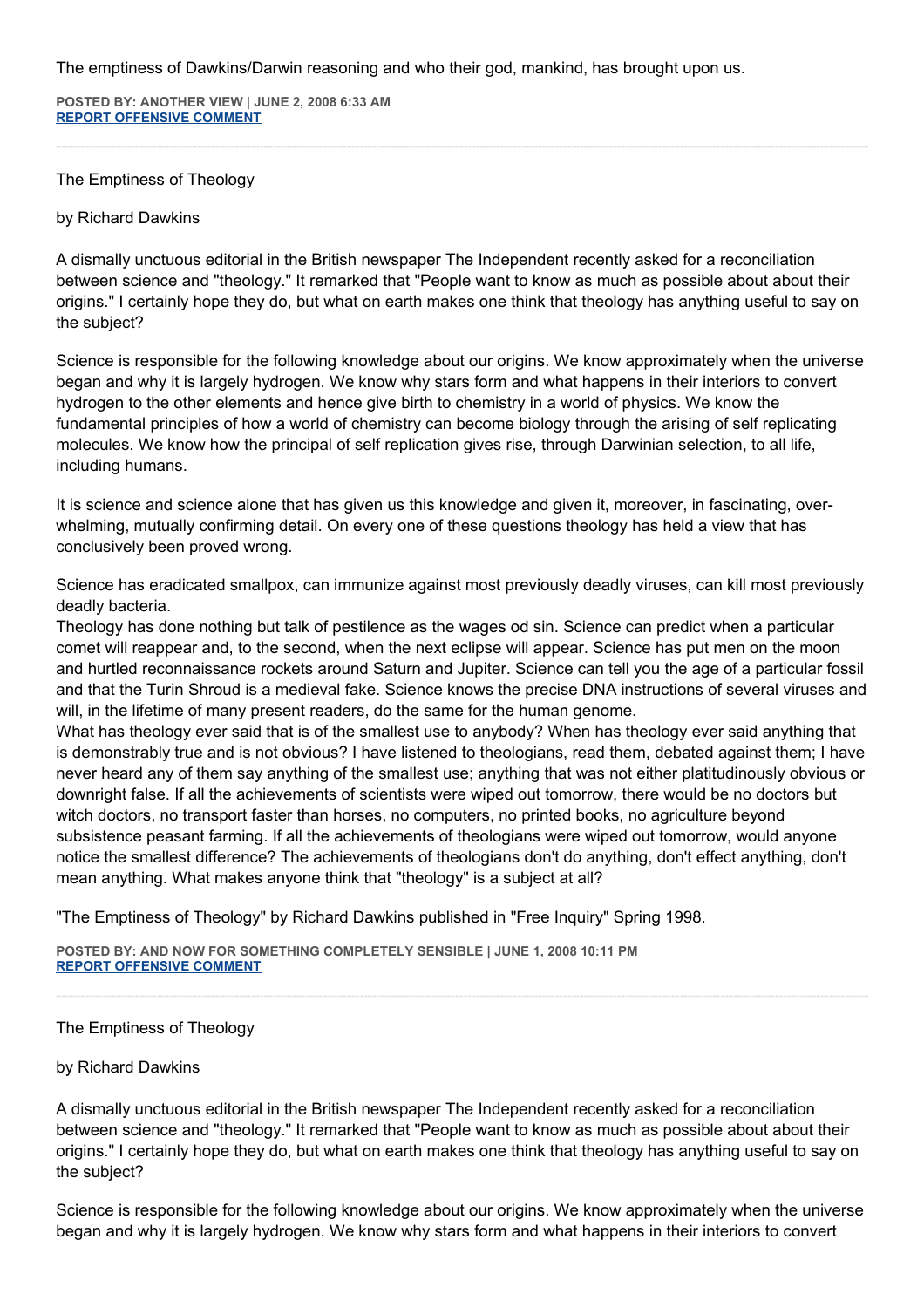hydrogen to the other elements and hence give birth to chemistry in a world of physics. We know the fundamental principles of how a world of chemistry can become biology through the arising of self replicating molecules. We know how the principal of self replication gives rise, through Darwinian selection, to all life, including humans.

It is science and science alone that has given us this knowledge and given it, moreover, in fascinating, overwhelming, mutually confirming detail. On every one of these questions theology has held a view that has conclusively been proved wrong.

Science has eradicated smallpox, can immunize against most previously deadly viruses, can kill most previously deadly bacteria.

Theology has done nothing but talk of pestilence as the wages od sin. Science can predict when a particular comet will reappear and, to the second, when the next eclipse will appear. Science has put men on the moon and hurtled reconnaissance rockets around Saturn and Jupiter. Science can tell you the age of a particular fossil and that the Turin Shroud is a medieval fake. Science knows the precise DNA instructions of several viruses and will, in the lifetime of many present readers, do the same for the human genome.

What has theology ever said that is of the smallest use to anybody? When has theology ever said anything that is demonstrably true and is not obvious? I have listened to theologians, read them, debated against them; I have never heard any of them say anything of the smallest use; anything that was not either platitudinously obvious or downright false. If all the achievements of scientists were wiped out tomorrow, there would be no doctors but witch doctors, no transport faster than horses, no computers, no printed books, no agriculture beyond subsistence peasant farming. If all the achievements of theologians were wiped out tomorrow, would anyone notice the smallest difference? The achievements of theologians don't do anything, don't effect anything, don't mean anything. What makes anyone think that "theology" is a subject at all?

"The Emptiness of Theology" by Richard Dawkins published in "Free Inquiry" Spring 1998.

**POSTED BY: ANDNOWFORSOMETHINGCOMPLETELYSENSIBLE | JUNE 1, 2008 10:06 PM [REPORT OFFENSIVE COMMENT](mailto:blogs@washingtonpost.com?subject=On%20Faith%20Panelists%20Blog%20%20%7C%20%20andnowforsomethingcompletelysensible%20%20%7C%20%20Greed%20is%20the%20Sickness%20of%20Runaway%20Wanting.%20%20%7C%20%203677667&body=%0D%0D%0D%0D%0D================%0D?__mode=view%26_type=comment%26id=3677667%26blog_id=618)**

Anonymous, those who covet and steal must do it anonymous or go to jail. Only my hair dresser knows for sure and he's greedy, charges all the traffic will bear to get rid of unwanted hair.

Sincerely, Anonymous

**POSTED BY: ANONYMOUS | JUNE 1, 2008 1:16 PM [REPORT OFFENSIVE COMMENT](mailto:blogs@washingtonpost.com?subject=On%20Faith%20Panelists%20Blog%20%20%7C%20%20Anonymous%20%20%7C%20%20Greed%20is%20the%20Sickness%20of%20Runaway%20Wanting.%20%20%7C%20%203672862&body=%0D%0D%0D%0D%0D================%0D?__mode=view%26_type=comment%26id=3672862%26blog_id=618)**

At it's most basic greed is the inability to determine the difference between one's needs and one's wants. We all have a tendency towards greed on the small scale. If you are busily trying to keep up with the Jones' you suffer from small scale greed.

On the other hand if you are a 20 something and can't understand why it is that you haven't accumulated as much stuff in 5 years of adult life as your parents have in 40 you just aren't asking the right questions or thinking logically.

By the way I'm still waiting for a working definition of greed.

The leftist definition of greed is Anyone anywhere at anytime who makes more money than I think he ought to is by defintion greedy without regard to how he came to make that money.

For the Christian greed is money and stuff is the most important thing in your life. Biblically greed is not so much a matter of what you have but your attitude towards what you have.

**POSTED BY: GARYD | MAY 31, 2008 12:03 PM [REPORT OFFENSIVE COMMENT](mailto:blogs@washingtonpost.com?subject=On%20Faith%20Panelists%20Blog%20%20%7C%20%20garyd%20%20%7C%20%20Greed%20is%20the%20Sickness%20of%20Runaway%20Wanting.%20%20%7C%20%203661826&body=%0D%0D%0D%0D%0D================%0D?__mode=view%26_type=comment%26id=3661826%26blog_id=618)**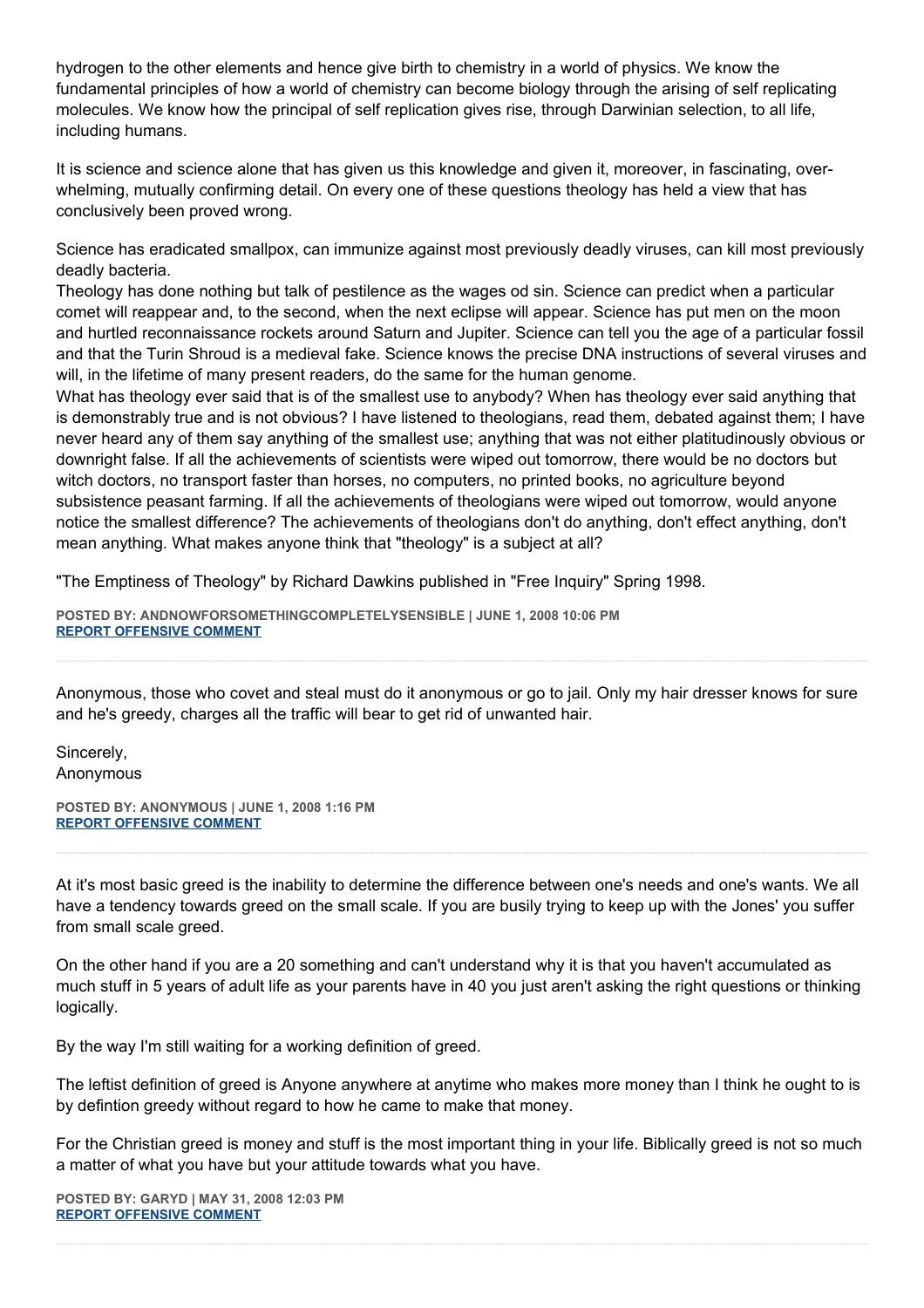Thou shalt not covet.

Thou shalt not steal.

**POSTED BY: ANONYMOUS | MAY 31, 2008 1:38 AM [REPORT OFFENSIVE COMMENT](mailto:blogs@washingtonpost.com?subject=On%20Faith%20Panelists%20Blog%20%20%7C%20%20Anonymous%20%20%7C%20%20Greed%20is%20the%20Sickness%20of%20Runaway%20Wanting.%20%20%7C%20%203656887&body=%0D%0D%0D%0D%0D================%0D?__mode=view%26_type=comment%26id=3656887%26blog_id=618)**

When oil passed 132 investors started shorting, selling oil they didn't own causing the price to fall. Now those greedy investors are covering, buying oil at 126. That nets a cool 6 million dollars per million barrels they sold they didn't and still don't own, less expenses.

We can expect them to feel very very guilty. To which candidate should they make a generous contribution? Which minister will take a share of those ill gotten dollars and pray them out of hell? Greed is such a deadly sin but it feels so good when it works.

**POSTED BY: HORRORS!!! | MAY 29, 2008 1:50 PM [REPORT OFFENSIVE COMMENT](mailto:blogs@washingtonpost.com?subject=On%20Faith%20Panelists%20Blog%20%20%7C%20%20Horrors!!!%20%20%7C%20%20Greed%20is%20the%20Sickness%20of%20Runaway%20Wanting.%20%20%7C%20%203640544&body=%0D%0D%0D%0D%0D================%0D?__mode=view%26_type=comment%26id=3640544%26blog_id=618)**

Willis, you left several folk out, (2.) including but not limited to Hitler, the pope and Billy Graham -absolute power absolutely.

What we need do is derive a test for greed. Then we can find out who is and who is not greedy. Burning at the stake is a tried and true method for dealing with other forms of sin so we can reasonably apply it and eliminate greed from the face of the earth,, as directed by Jesus, the Bible or some other source of absolute truth like the Quar'an and Book of Mormon -let Jehovah be my witness so help me Hanna.

Let me offer the following as first cut. Suppose there is an investor, and there is an investor who owns 1,000,000 barrels of light sweet crude. At market open today s/he could have sold it at \$128.43 per barrel yielding, \$128,430,000. However, if the investor waited for the "energy" report which shows Americans used 8,000,000+ more barrels of oil than they "imported" causing the price of oil to go to \$132.76 a barrel, sold then s/he would have gotten \$132,760,000, a difference of, \$3,670,000, a significant difference.

If the person waited for the higher price isn't that a sure sign of greed?

Noticing that only one cent a barrel amounts to \$10,000 return for the investor isn't every penny per barrel of profit a sign of greed?

Isn't "investing" all by itself a definite indicator of greed?

Investors are gamblers who risk what they have in hopes of "making it grow." Is gambling sinful? Must be the product of greed or is it the other way around in reverse?

**POSTED BY: BGONE | MAY 29, 2008 12:00 PM [REPORT OFFENSIVE COMMENT](mailto:blogs@washingtonpost.com?subject=On%20Faith%20Panelists%20Blog%20%20%7C%20%20BGone%20%20%7C%20%20Greed%20is%20the%20Sickness%20of%20Runaway%20Wanting.%20%20%7C%20%203639891&body=%0D%0D%0D%0D%0D================%0D?__mode=view%26_type=comment%26id=3639891%26blog_id=618)**

"DML, you're trying to separate greed from want. Maybe. Should we leave desire out? Greed, want and desire are degrees of something or just different ways of saying the same thing?"

I will agree that greed includes wanting/desiring. Indeed, greed just is the selfish want/desire for whatever it is that one is greedy over. However, the way we use the latter terms does not, all things being equal, have any moral implications (unless the wants have as the end something which is immoral, the desire to have someone murdered for instance). As noted above, greed goes beyond mere wanting or desiring. It has the moral quality, or immoral as the case may be, of being for selfish ends.

As for the first point, while it is true that we do go about our lives making plans, fulfilling desires, etc. It does not follow, however that this is a necessary condition to human existence.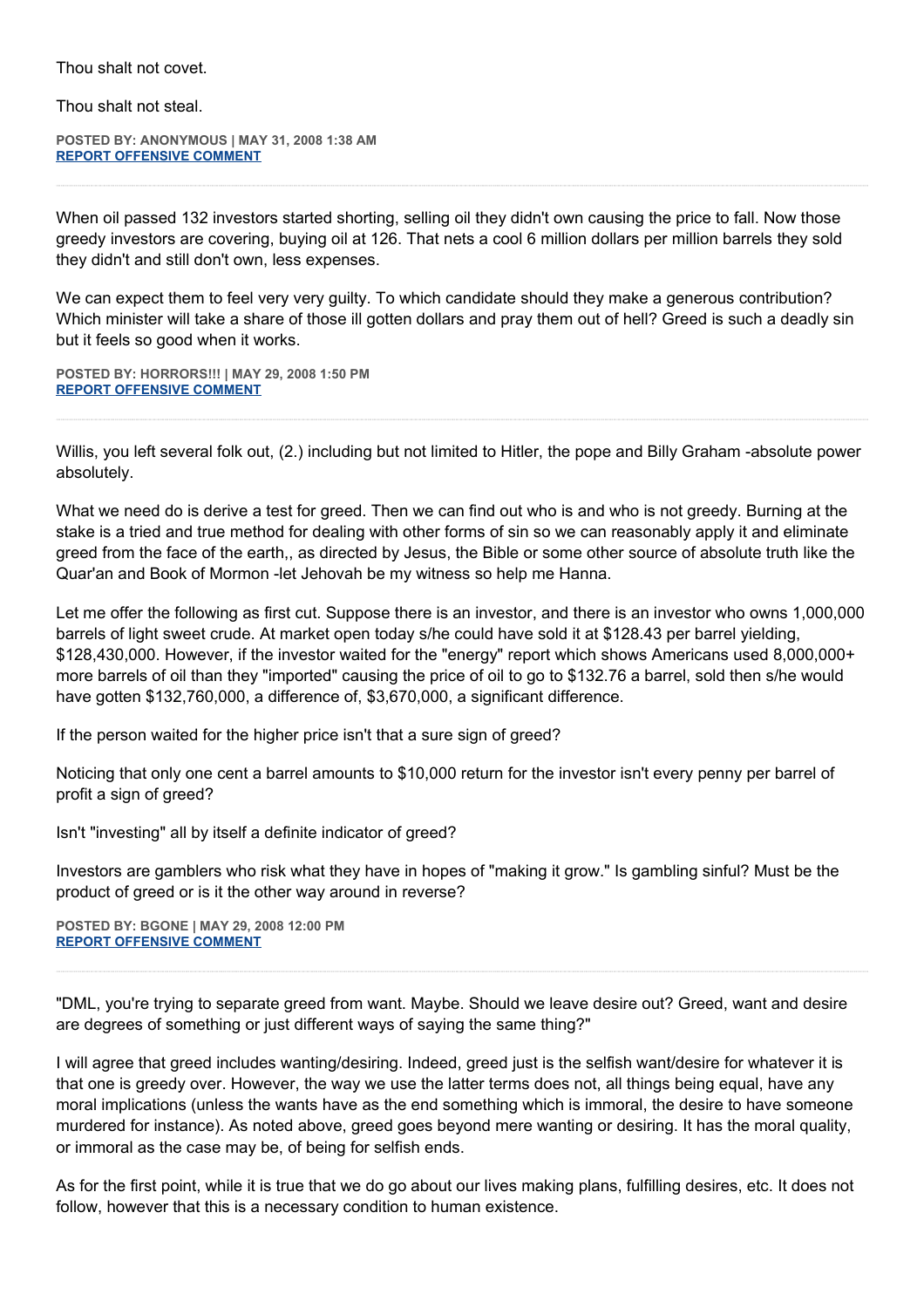Life is what happens while plans are being made. Plans are made based upon what one wants biased by what one can expect to get. Plans can and often include doing things one would rather not do, go to work at a dead end job or, from a past generation, get drafted to fight in a bloody war. People never do anything they don't want to do. Point a gun and people immediately want to do whatever it is the one holding the gun wants them to do, greedily in many cases. Those who do not want to do what the gunman says are dead.

DML, you're trying to separate greed from want. Maybe. Should we leave desire out? Greed, want and desire are degrees of something or just different ways of saying the same thing? One is as good as the other to describe what I was saying. In a capitalistic economy it's easy to point at the successful and describe them as greedy but it's nothing more than their plans being good ones. And their plans are based upon what they want, to be rich. Rich is a desirable condition no doubt else why is it such a popular want.

**POSTED BY: BGONE | MAY 28, 2008 7:58 PM [REPORT OFFENSIVE COMMENT](mailto:blogs@washingtonpost.com?subject=On%20Faith%20Panelists%20Blog%20%20%7C%20%20BGone%20%20%7C%20%20Greed%20is%20the%20Sickness%20of%20Runaway%20Wanting.%20%20%7C%20%203633308&body=%0D%0D%0D%0D%0D================%0D?__mode=view%26_type=comment%26id=3633308%26blog_id=618)**

"Greed is simply wanting. We are all either greedy or suffer from some ailment where we, "may as well be dead.""

Well, I'm not sure it's quite that simple. For one thing, there is no reason to equate greed with mere wanting. Indeed, this is not how we use the term common parlance. For another, if the disjunction put forth really captures the full complexity of the human experience vis-a-vis our wanting and desiring, etc.

**POSTED BY: DML | MAY 28, 2008 4:55 PM [REPORT OFFENSIVE COMMENT](mailto:blogs@washingtonpost.com?subject=On%20Faith%20Panelists%20Blog%20%20%7C%20%20DML%20%20%7C%20%20Greed%20is%20the%20Sickness%20of%20Runaway%20Wanting.%20%20%7C%20%203631957&body=%0D%0D%0D%0D%0D================%0D?__mode=view%26_type=comment%26id=3631957%26blog_id=618)**

DML:

You shouldn't "accept it" and that applies to any it. You should give it some thought no matter what it is.

The fellow who said that is Muhammad Ali, the boxer. Not exactly in those words. What he said was, "I don't want anything any more so I may as well be dead." He was relating something that had happened to him he didn't understand. Turns out to be an illness one of the symptoms of which is losing a very important part of life itself, wanting.

Greed is simply wanting. We are all either greedy or suffer from some ailment where we, "may as well be dead."

Greed is the heart and soul of capitalism and the mortal enemy of Godless communism. Tell you anything? You don't need to accept that but can you avoid thinking about it?

**POSTED BY: BGONE | MAY 28, 2008 4:27 PM [REPORT OFFENSIVE COMMENT](mailto:blogs@washingtonpost.com?subject=On%20Faith%20Panelists%20Blog%20%20%7C%20%20BGone%20%20%7C%20%20Greed%20is%20the%20Sickness%20of%20Runaway%20Wanting.%20%20%7C%20%203631758&body=%0D%0D%0D%0D%0D================%0D?__mode=view%26_type=comment%26id=3631758%26blog_id=618)**

"To be alive is to want. Death is the absence of wanting."

Why should I accept this? It certain is not obviously true.

**POSTED BY: DML | MAY 28, 2008 3:36 PM [REPORT OFFENSIVE COMMENT](mailto:blogs@washingtonpost.com?subject=On%20Faith%20Panelists%20Blog%20%20%7C%20%20DML%20%20%7C%20%20Greed%20is%20the%20Sickness%20of%20Runaway%20Wanting.%20%20%7C%20%203631428&body=%0D%0D%0D%0D%0D================%0D?__mode=view%26_type=comment%26id=3631428%26blog_id=618)**

I think therefore I am. What I think about is what I want. To be alive is to want. Death is the absence of wanting. How long have you been dead? Notice I didn't call you a liar for claiming to not be greedy.